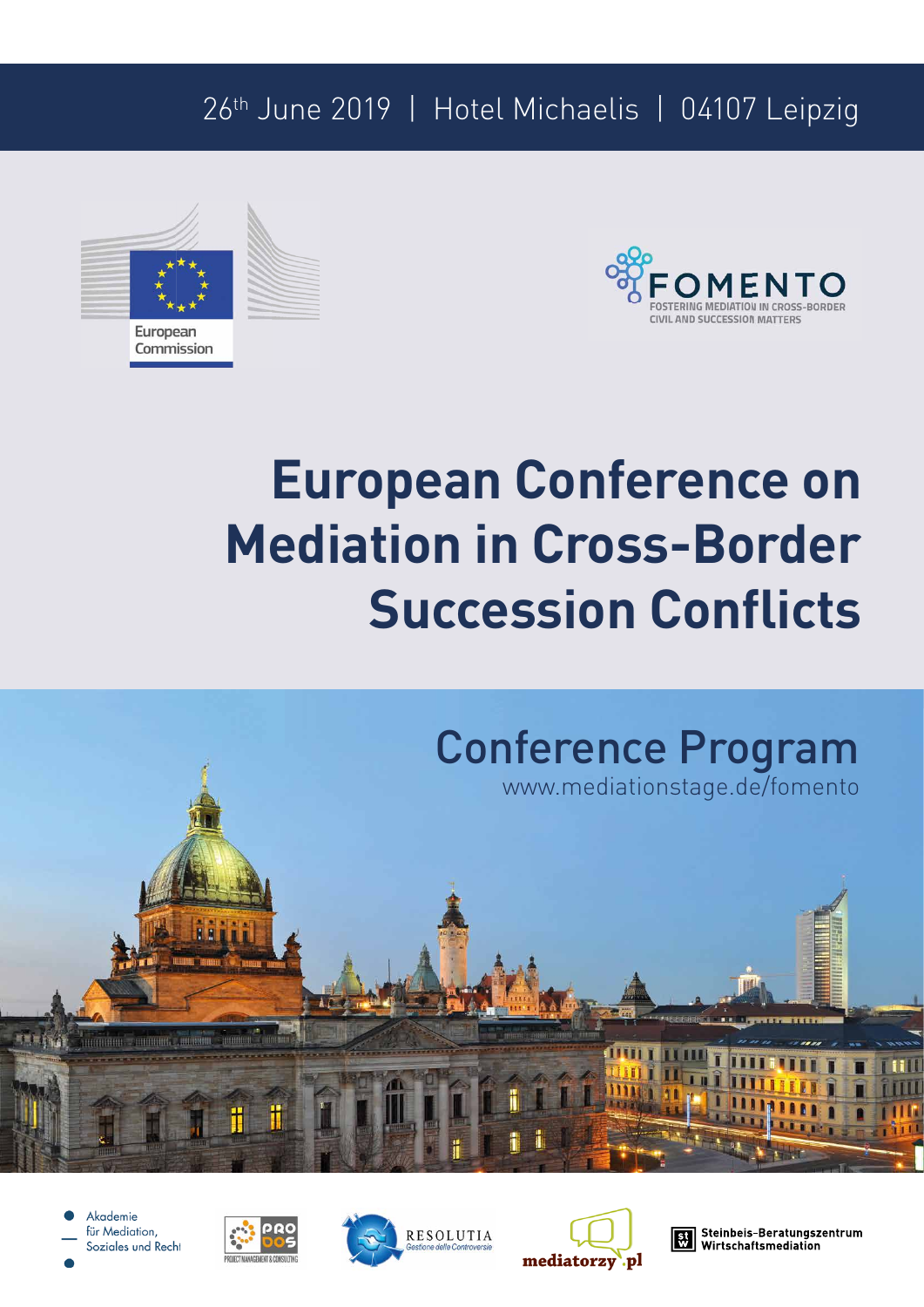### Program of the conference

The European Conference on Mediation in Cross-Border Succession Conflicts invites mediators, legal practitioners, researchers, policymakers and citizens who are interested in succession mediation and cross-border mediation.

The EU-funded project FOMENTO (Fostering mediation in cross-border civil and succession matters) aims to contribute to foster a widespread use of mediation as a cost-effective solution to prevent and solve international disputes in civil and succession matters. The conference is a possibility for mediators and jurists to get in contact and exchange experience in the field of succession conflicts. It also provides a venue for giving and receiving constructive feedback on research in progress, networking and discussions for the advancement of mediation across Europe.

For more information see www.mediationstage.de/fomento or www.fomentonet.eu.

### **Wednesday, 26th June 2019**

| $9.00 - 10.00$ a.m. | Registration (Hotel Michaelis, Paul-Gruner-Straße 44)                                                                  |
|---------------------|------------------------------------------------------------------------------------------------------------------------|
| 10.00-10.45 a.m.    | Opening - Presentation of FOMENTO project                                                                              |
| 10.45-12.00 a.m.    | <b>Speeches</b>                                                                                                        |
| 12.00-1.30 p.m.     | Lunch (Steinbeis-Beratungszentrum Wirtschaftsmediation, Hohe Straße 11)                                                |
| $1.30 - 5.00$ p.m.  | First experiences in the cross-border use of the European Certificate of Succession<br>(Dr. Paolo Pasqualis) [English] |
| $1.30 - 5.00$ p.m.  | Prä-testamentarische Mediation (Mag. Ulrich Wanderer) [Deutsch]                                                        |
| $1.30 - 3.00$ p.m.  | Engaging disagreement and managing conflict in probate dynamics<br>(MariaClaudia Perego) [English]                     |
| $1.30 - 3.00$ p.m.  | Online Mediation, Secure Platforms, and Blockchain Based Technology<br>(Prof. Luca Dal Pubel [English]                 |
| $1.30 - 3.00$ p.m.  | A bi-cultural approach for Mediation (Nicola Giudice) [English]                                                        |
| $1.30 - 3.00$ p.m.  | Learn from the neuroscience to deal with cross-border disputes<br>(Maurizio Di Rocco) [English]                        |
| $1.30 - 3.00$ p.m.  | Mediation and claims on the grounds of legitime (Dr. Barbara Jadwiga Pawlak) [English]                                 |
| $3.30 - 5.00$ p.m.  | Co-Mediation in cross-border disputes (Gert Nilsson Eldrimner) [English]                                               |
| $3.30 - 5.00$ p.m.  | Online-Mediation (RA Bernhard Böhm) [German]                                                                           |
| $3.30 - 5.00$ p.m.  | Elder Mediation (Victoria Riedel) [English]                                                                            |
| $3.30 - 5.00$ p.m.  | Umgang mit kulturellen Stereotypen in Verhandlungen (PD Dr. Gernot Barth) [German]                                     |
| from 5.00 p.m.      | Come together                                                                                                          |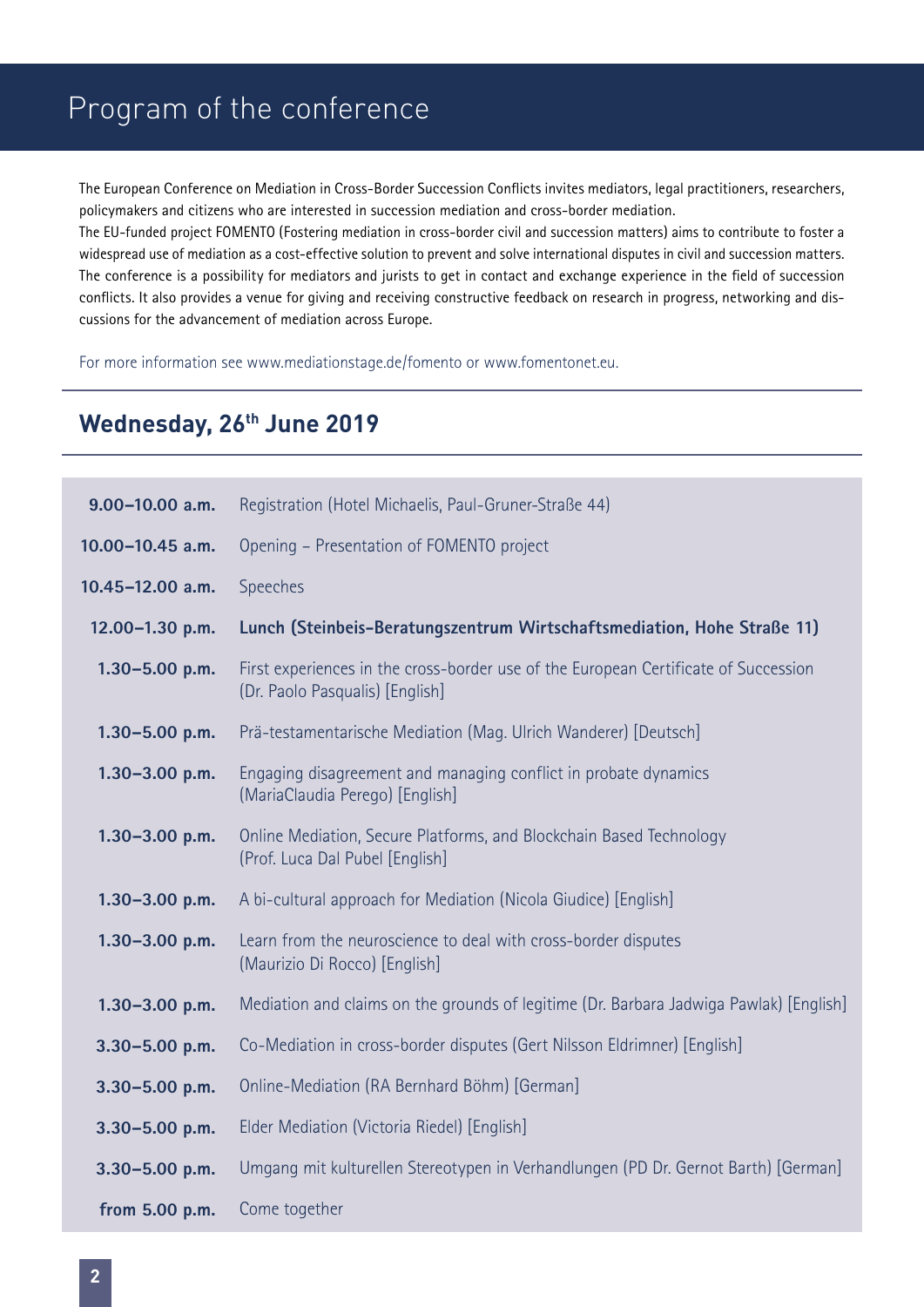## First experiences in the cross-border use of the European Certificate of Succession [English]

**Dr. Paolo Pasqualis,** Civil law notary since 1985, President of the Council of the Notariats of the European Union (CNUE) in 2016, has been member of numerous international notarial institutions: the General Council of the International Union of Notaries (UINL), the Commission of European Affairs of the same UINL, General Rapporteur of the 1<sup>st</sup> Congress of the CNUE, Chair of the Commission of European Studies of the Italian Consiglio Nazionale del Notariato and Vice-President (2001–2004) of the Italian Consiglio Nazionale del Notariato. He has published numerous studies, especially dedicated to the subject of the international free movement of authentic instruments.



#### **1.30–3.00 p.m.**

The first years of experience in the use of the European Certificate of Succession (ECS) have already provided examples of the most relevant issues faced by courts and professionals. Beyond the cases already addressed and decided by the Court of Justice of the EU, there are numerous practical examples of how the use of the certificate has met effective solutions through the intervention of the professionals who have dealt with it.

Now, thanks to the solutions given by the Court of Justice and the experience of practitioners, the challenge is to develop a common reading, interpretation and application of the European rules, very often still influenced by those existing in the different national legal systems.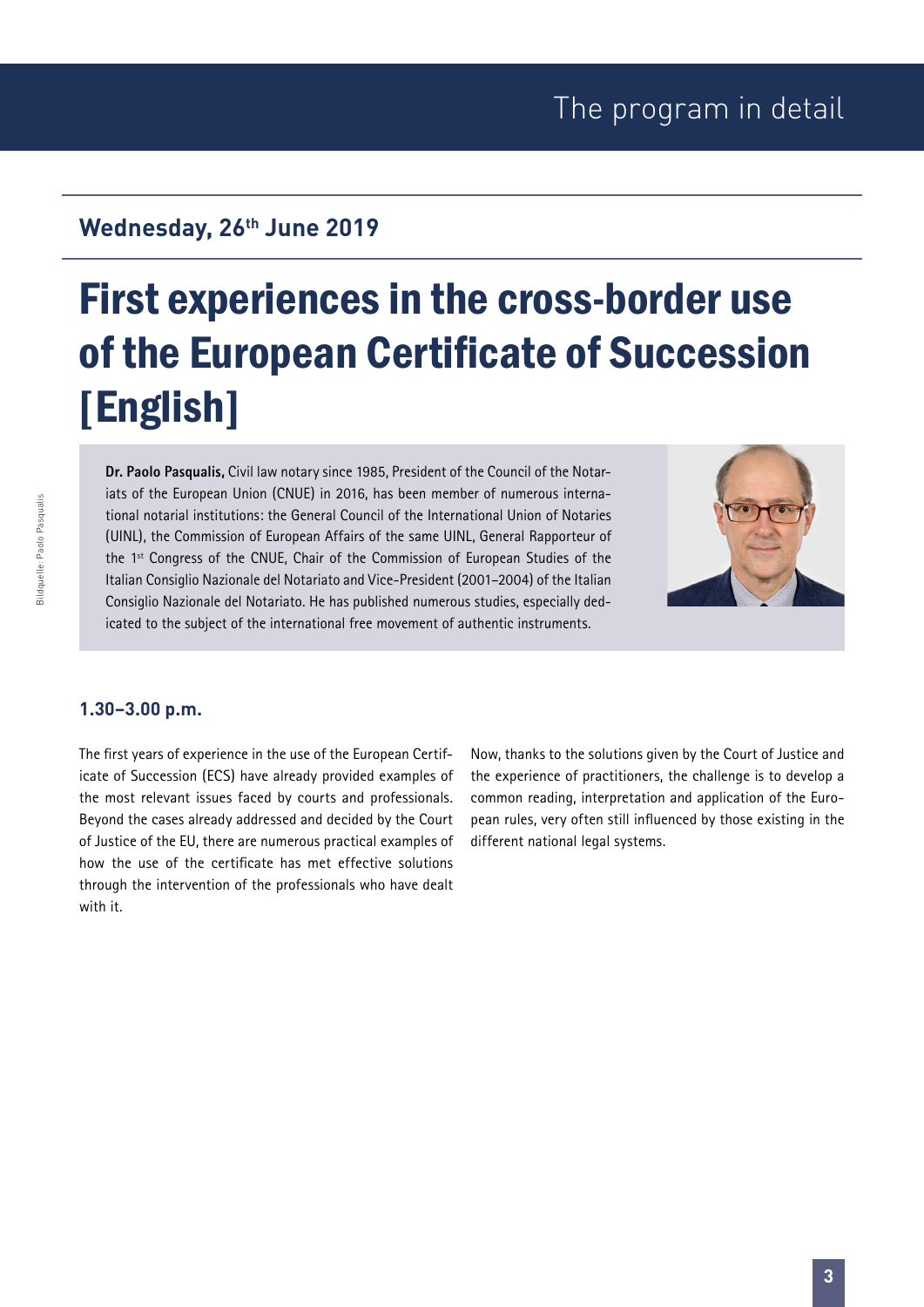## Prä-testamentarische Mediation [German]

**Mag. Ulrich Wanderer** arbeitet als selbstständiger Mediator in Wien. Er ist Beratungsjurist in Familienberatungsstellen, Vortragender an der juridischen Fakultät der Universität Wien und der FH Kärnten, Herausgeber des WEKA Handbuch Mediation sowie Autor zahlreicher Fachpublikationen.



# Bildquelle: Ulrich Wanderer Idquelle: Ulrich Wanderer

#### **1.30–5.00 p.m.**

Wie verhindere ich, dass es im Rahmen der letztwilligen Regelung zu Konflikten zwischen den Erben und Vermächtnisnehmern kommt? Welche Bedürfnisse spielen eine Rolle? Wo sind juristische Irrtümer ein Problem? Welche Interventionen sind sinnvoll? Welche Grundausbildung sollte der/ die bzw. sollten die Mediatoren haben? Anhand von Praxisbeispielen und Rollenspielen werden die Situationen verdeutlicht und die Möglichkeiten der Mediation veranschaulicht.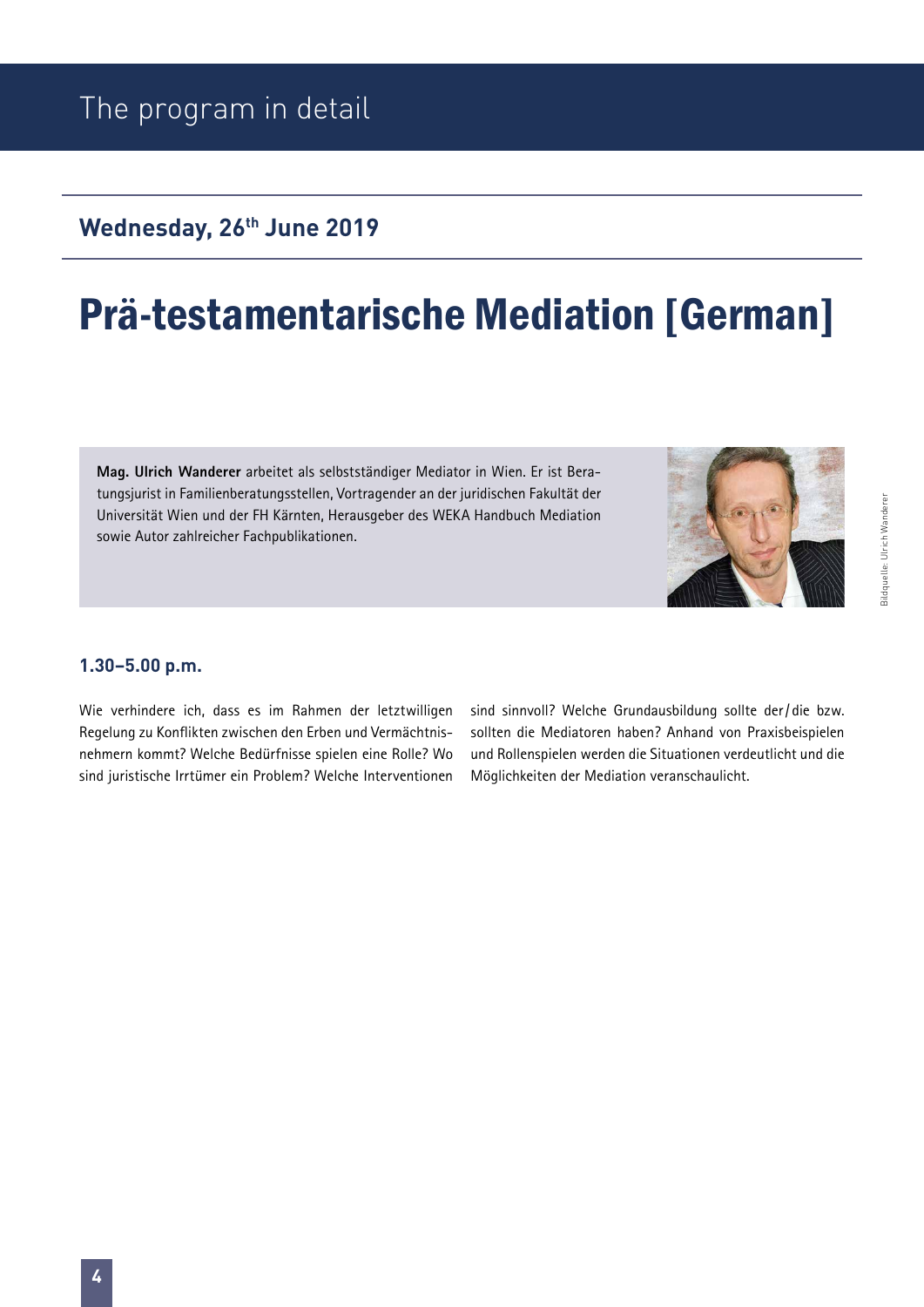## Online Mediation, Secure Platforms and Blockchain Based Technology [English]

**Prof. Luca Dal Pubel** is a Conflict Resolution and Online Dispute Resolution practitioner and researcher. He teaches courses on Mediation, Arbitration, and Alternative Dispute Resolution for the International Security and Conflict Resolution program and Political Science at San Diego State University. He is a PhD Candidate at Open University of Catalunya. His research and teaching interests are in the areas of Digital Justice, Online Dispute Resolution, Alternative Dispute Resolution, and Conflict Resolution.



#### **1.30–3.00 p.m.**

Dispute resolution professionals have an ethical obligation to protect the confidentiality of the information share by the parties in mediation, arbitration, and other dispute resolution processes. Hence, the use of free and open tools like email, Skype, and other types of online communication in ADR and ODR is a cause for concern. In fact, such tools do not guarantee effective protection to confidential and private information. With the recent growth and developments of Online Dispute Resolution, there is a need for transparent, secure, and convenient platforms. The first part of this presentation will address issues related to confidentiality and privacy and investigate the risks of using email, mobile phones, video calls and conferencing in Online Mediation. The second part will look at examples of successful and secure platforms for Online Mediation and Arbitration. Finally, it will be claimed that a use of ODR through platforms built on the Blockchain would increase security, transparency and privacy of dispute resolutions processes.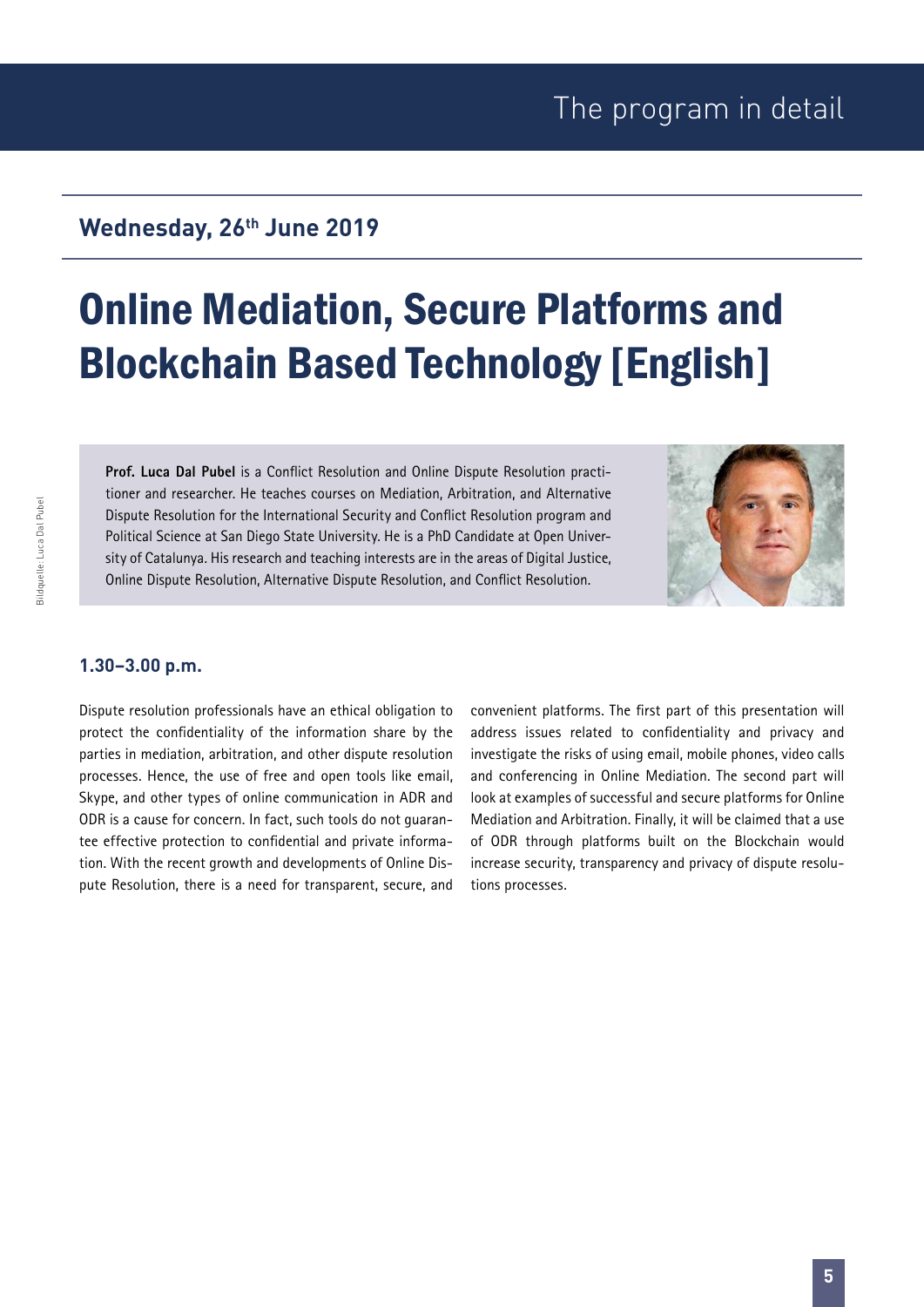## Learn from the neuroscience to deal with cross-border disputes [English]

**Maurizio Di Rocco** works as a lawyer and mediator since 1998 in Venice (Italy). He is specialized in techniques and methods of negotiation and alternative dispute resolution (ADR), civil and commercial law and consumer law. Furthermore, Di Rocco is lecturer on contract at the University of Trento for Master's Degree in Law for the teaching in the course of "Alternative Dispute Resolution for Civil and Criminal Disputes". He is author of several publications on ADR.



#### **1.30–3.00 p.m.**

Cross-border negotiations are strongly influenced by cultural, social and linguistic differences, which should always be taken into due consideration during a negotiation. Neurosciences, however, confirm more and more the existence of a basic neurological structure that unites all human beings in the perception of reality as well as in the processing of emotions, influencing their behaviour and relationships regardless of their actual social or cultural affiliation. Any "decision making" process, therefore, is inevitably influenced and directed by this inner and emotional structure, to the point that, according to some, the concept of "free will" should be broadly redefined. In any case, the knowledge of the cognitive and emotional characteristics that unite human beings can be particularly useful to a mediator, greatly increasing the chances of success of a negotiation.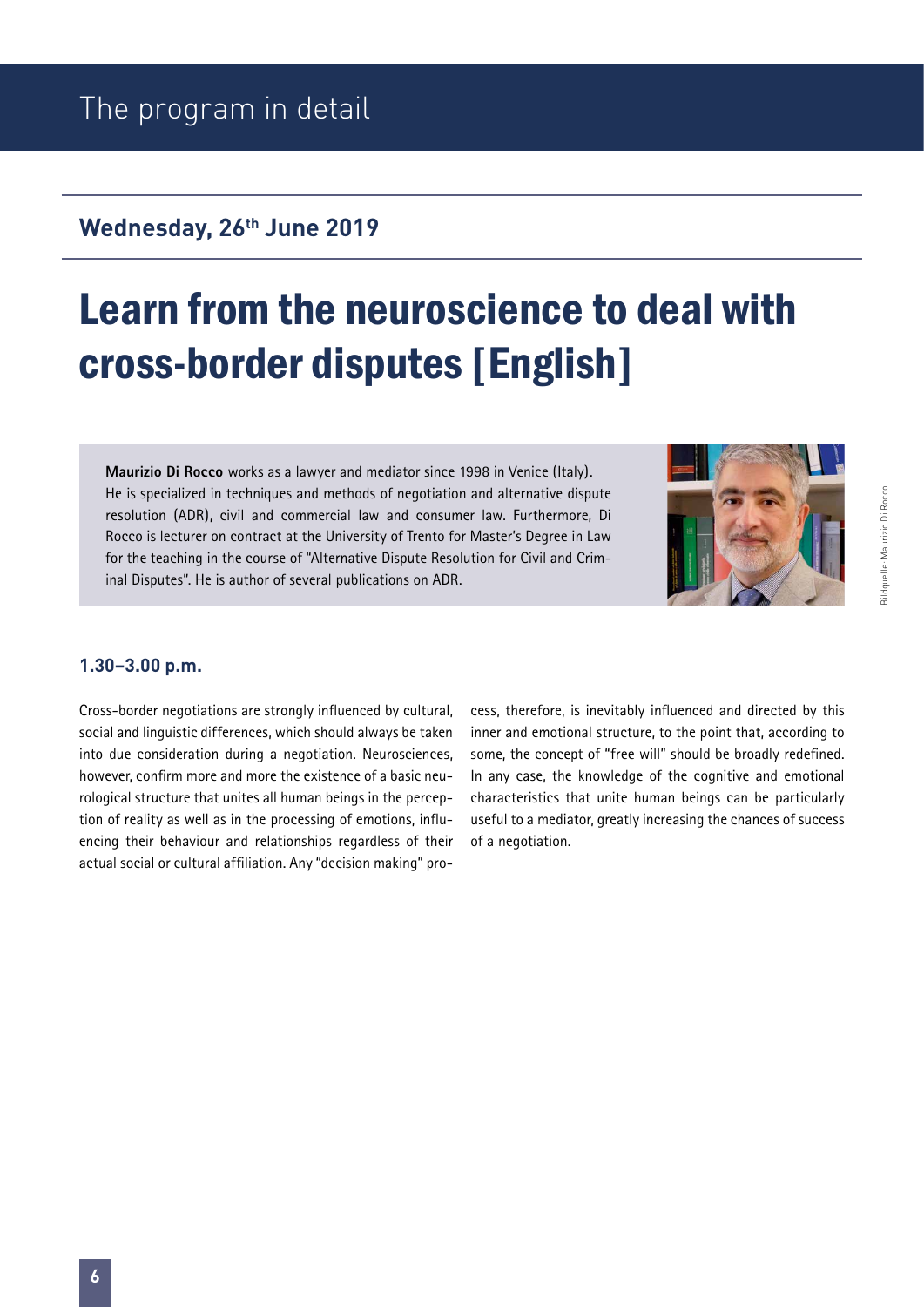### **Wednesday, 26th June 2019**

## Engaging disagreement and managing conflict in probate dynamics [English]

**MariaClaudia Perego** is a Collaborative and Integrative Lawyer, a Civil and Commercial Mediator, and a Facilitator. She started her practice in 2005 and has her experience in the field of hereditary. Perego gives courses and lectures in Italy about mediation, probate conflict, and archetypes. She writes articles for www.avvocatidifamiglia.it, www.theconsciouslawyer.co.uk and www.blogmedizione.com.



#### **1.30–3.00 p.m.**

Probate Dynamics are very complicated and they need a work on more than one layer. The main intent of this workshop is to help conflict professionals to work on all these layers in the appropriate way, that is a way of understanding and the inclusion of all who are touched by the conflict. The first part of the workshop is dedicated to explore with a theorical approach, the three main layers of succession cases with a particular attention for the symbolic layer. The second part of the workshop is dedicated to understand how to map a probate conflict. The third part of the workshop is about doing it practically.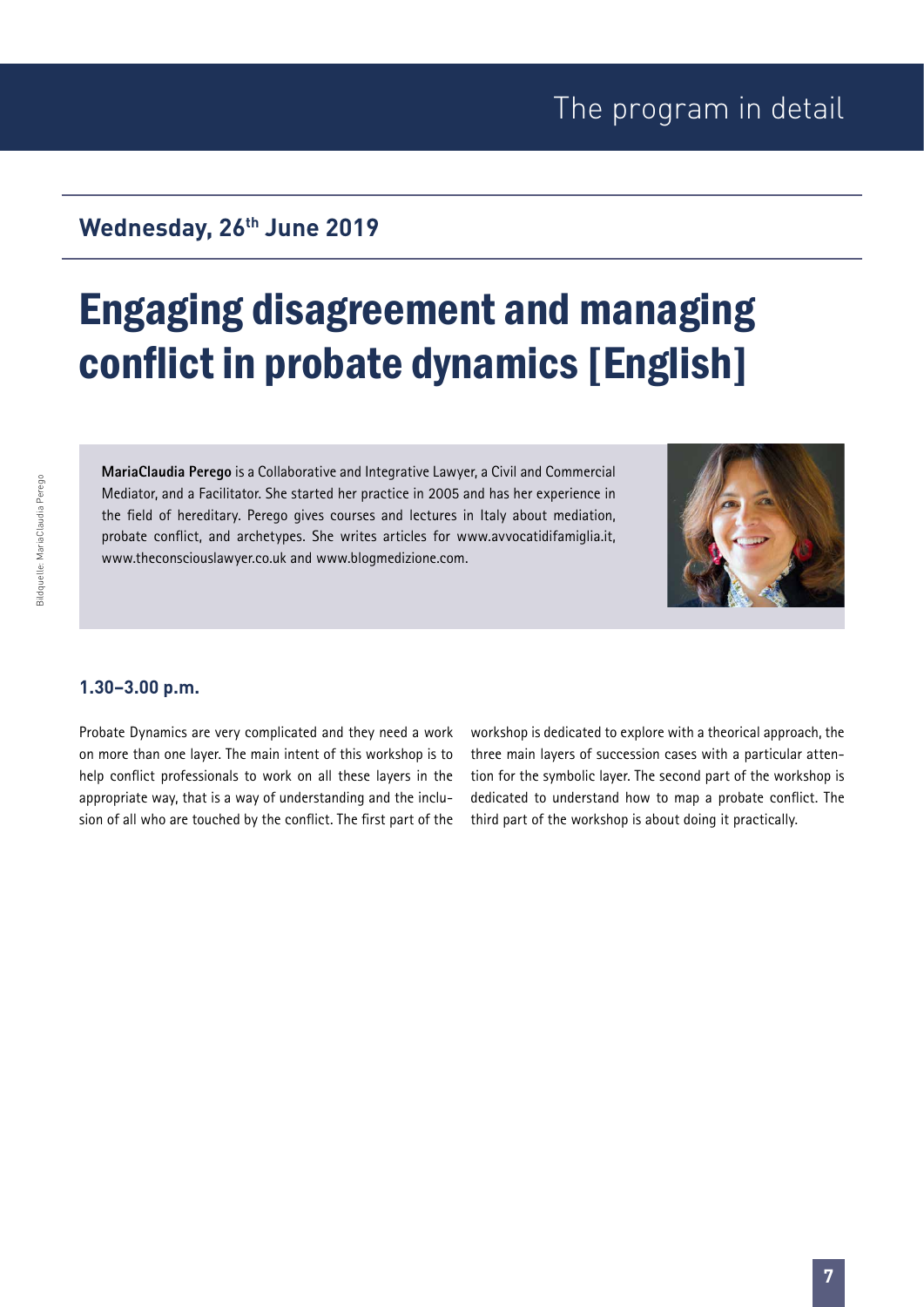# A bi-cultural approach for Mediation [English]

**Nicola Giudice** graduated in Law from University of Turin. He has been working in CAM (Milan Chamber of Arbitration) since 1997. He is a civil and commercial mediator, currently holding the position of head of CAM Mediation Service. He coordinates the site "BlogMediazione.com". Giu-dice is author of books and articles on mediation as well as speaker and trainer on Alternative Dispute Resolution. Furthermore, he is Organizing Committee Member of Competizione ltaliana di Mediazione (ltalian Mediation Competition).



#### **1.30–3.00 p.m.**

In international mediation, a third neutral mediator is usually considered as a best option to lead a discussion which is often focused on cultural biases. There are other patterns. For example, a co-mediation with mediators coming from the countries of each parties. Or a mediator which is familiar with both cultures. I would like to focus my presentation on these topics.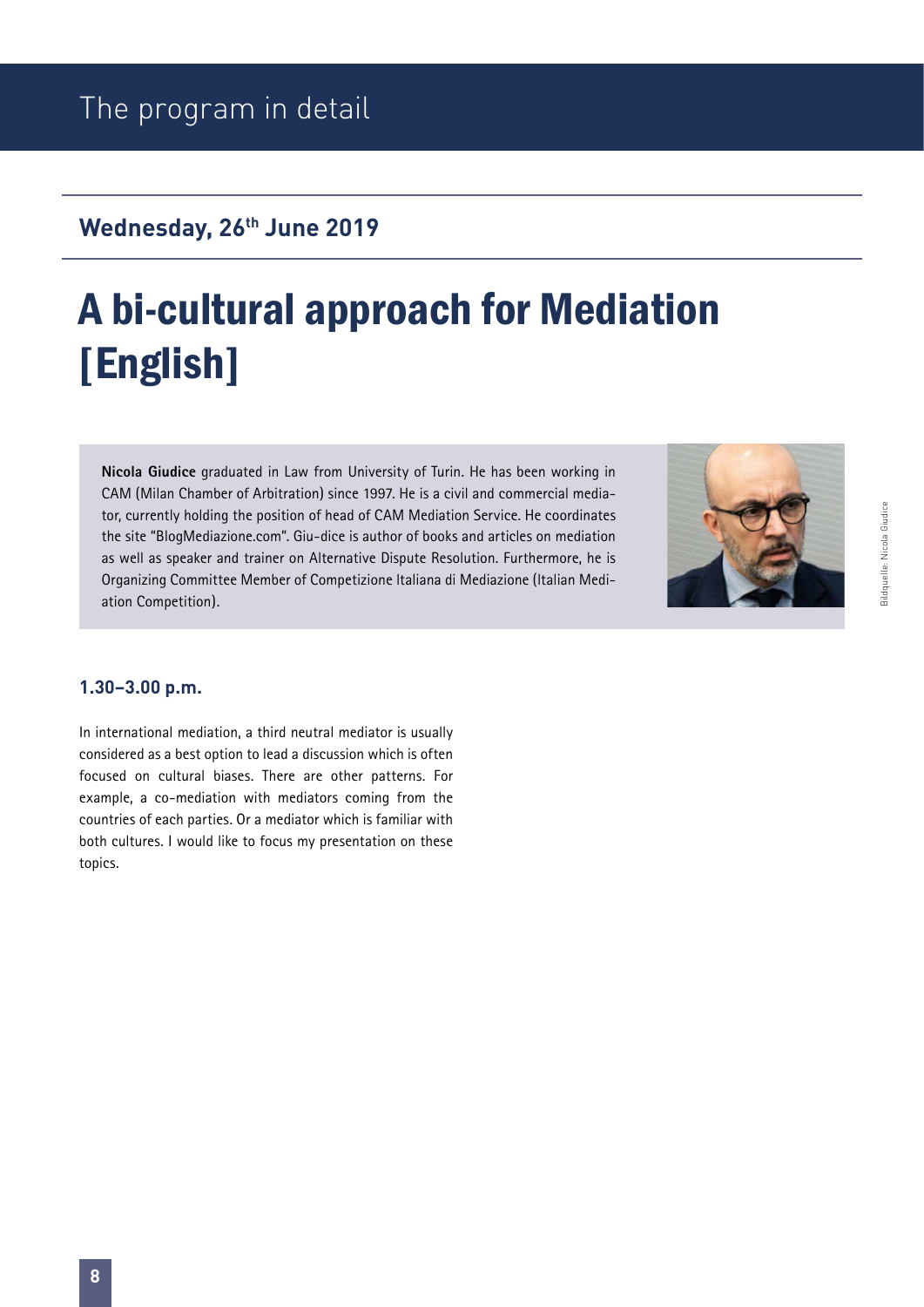## Mediation and claims on the grounds of legitime [English]

**Dr. Barbara Jadwiga Pawlak** has a PhD in Law and is certified mediator and negotiator. She is nowadays lawyer in private practice ADR LAW. Dr. Pawlak graduated at the University of Lodz, Interdisciplinary Doctoral Studies and Master Class of Management Psychology of Management Activities – SWPS University of Social Sciences and Humanities. Also, she did postgraduate studies in the field of mediation and negotiation – Catholic University of Lublin, Lazarski University, Collegium Civitas – and negotiation programs at following institutions: Harvard Law School, Harvard Business School and Hamline University School of Law, beneficiary of ECLAN programs, CEU, University of St. Andrews, ERA, EFRJ, Foundation for Polish Science, visiting scholar Catholic University Leuven.



#### **1.30–3.00 p.m.**

The institution of the legitime deriving from the Roman law, has been accepted by most of the European legislations based on the system of the continental law. As showed by the practice in many cases of applying this institution it is possible to observe how big divisions in families it causes and how deep distrust among relatives it creates. It also discloses lack of a dialogue and respect. An application of the mediation in cases for settling succession issues among the closest members of

the family, and the legitime can significantly contribute to relieving common courts of law and can indicate other solutions to a dispute. Explaining the issue of the legitime and disinheritance at the beginning of the proceedings gives an opportunity to eliminate potential divisions that may occur in the family after a testator's death. In the mediation process, an educational role of the mediator is noticeable.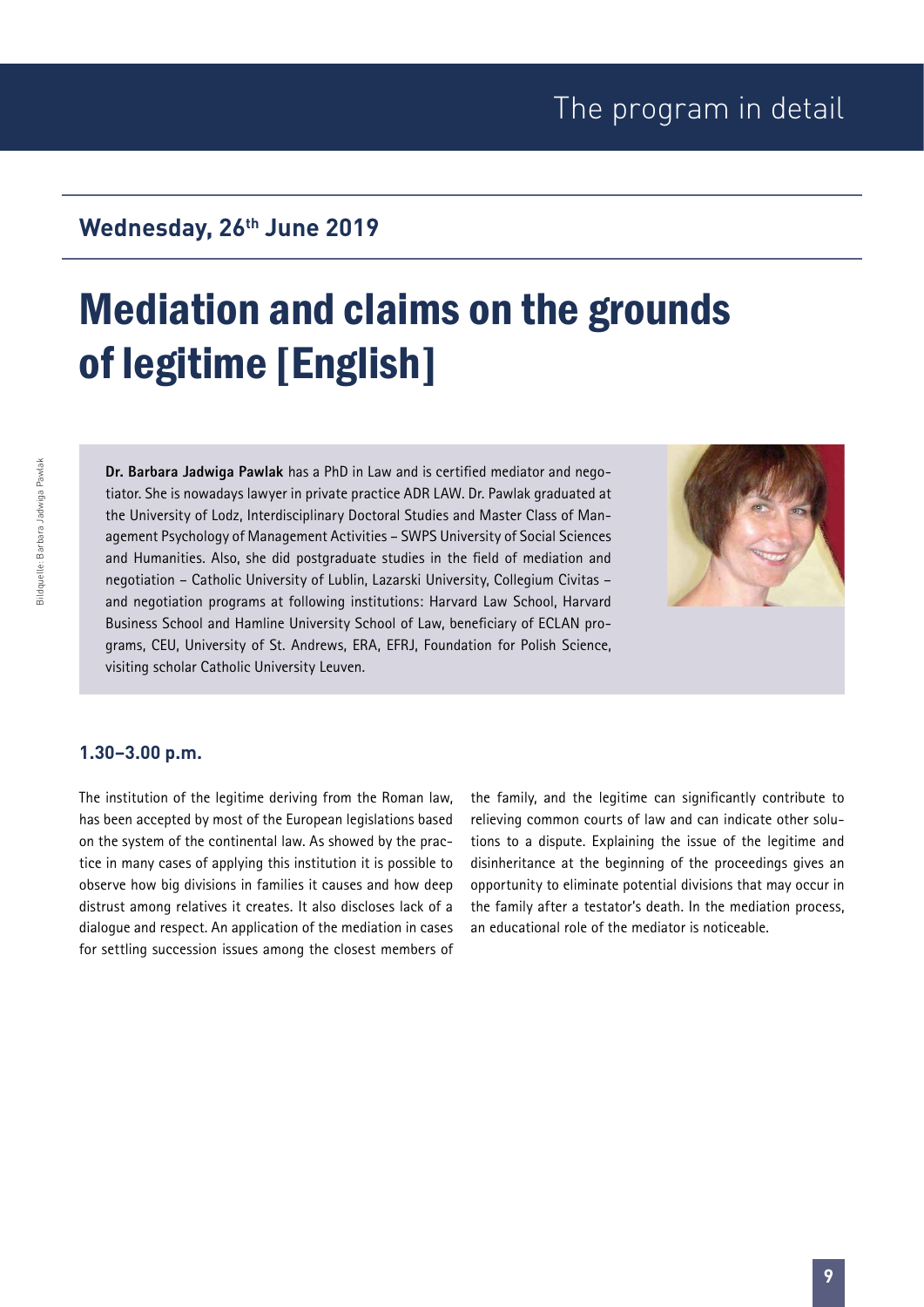# Co-Mediation in cross-border disputes [English]

**Gert Nilsson Eldrimner** is a commercial lawyer since 1991, based in Stockholm, Sweden. He has litigated a large number of commercial disputes and also been involved in arbitration, both as a party representative and arbitrator. He is accredited by CEDR and also assessed and approved by the International Mediation Institute, IMI, as a commercial mediator, is a holder of National Certificate in Workplace Mediation (United Kingdom), and is also qualified by MiKK as an international family mediator, with specific focus on child abduction disputes. He is the Chair of The Swedish Institute for Mediation and of the Swedish Section of GEMME, and Board Member of GEMME International. He has completed approximately 1,300 hours (Dec 2018) as a mediator, both in Sweden and abroad.



Bildquelle: Gert Nilsson Eldrimner

ildquelle: Gert Nilsson Eldrimner

#### **3.30–5.00 p.m.**

Generally, but also specifically this lecture is about challenges and possibilities regarding co-mediation in international disputes. The presentation will be based on experiences and conclusions taken from real life. But it also will be suited for mediators who will mediate in cross-border succession cases. After the presentation there will be time for discussion.

**10**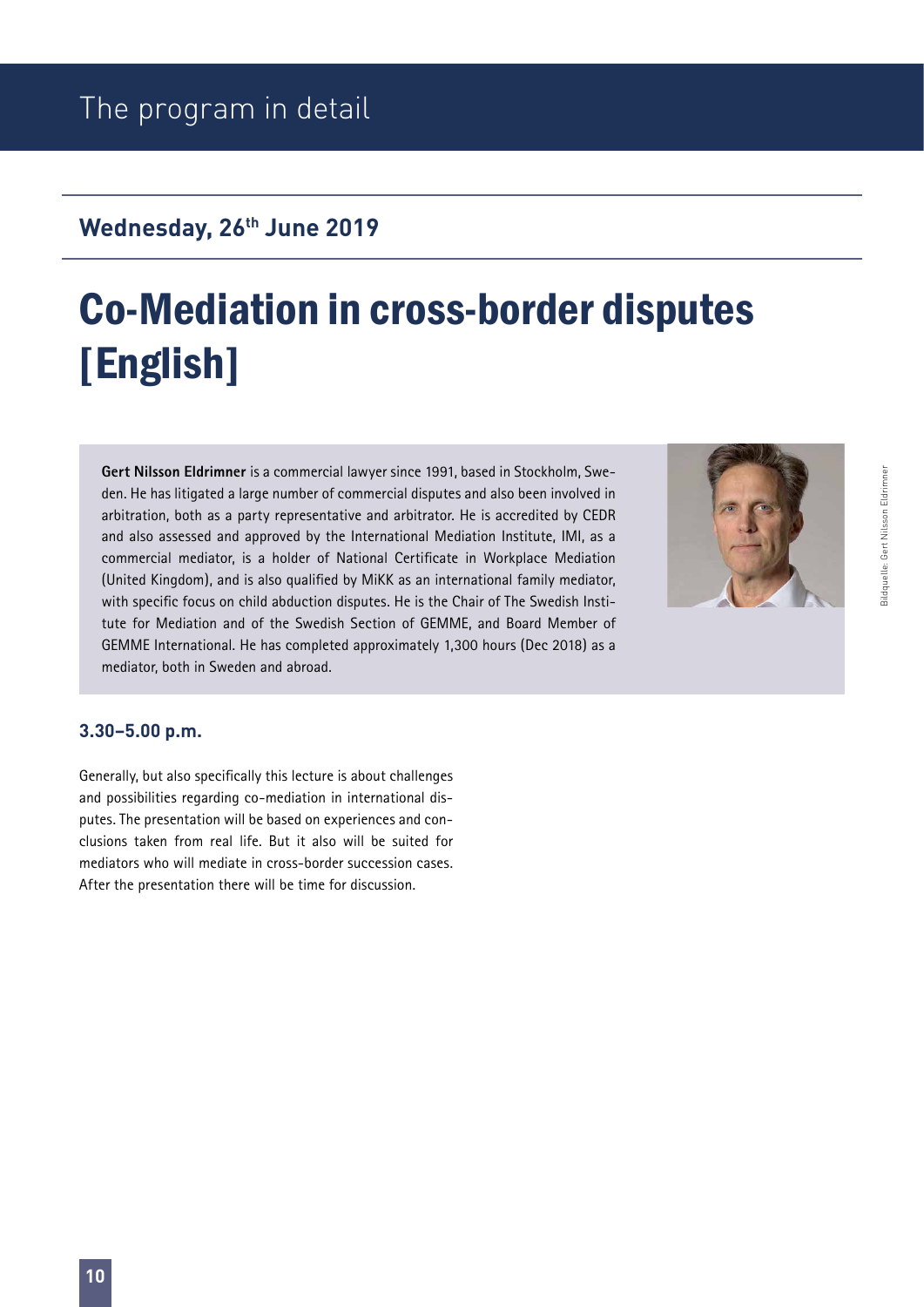Bildquelle: Victoria Riedel

Bildquelle: Victoria Riedel

### Wednesday, 26<sup>th</sup> June 2019

## Elder Mediation [English]

**Victoria Riedel** is based in Duesseldorf, Germany. Attorney-at-law for over 20 years she specialized in inheritance law. Highly trained as mediator with a strong inclination to elder mediation she currently finalizes a Master Course in Continuing Education Integrated Gerontology.

#### **3.30–5.00 p.m.**

The worldwide ageing population is constantly increasing. With the impacts of growing older there is a rise of external, mainly family-internal and often very personal issues in dealing with this social and individual development. To name a few topics- caregiving at home or in facilities, financial matters, decrease of strength and power, the juggling of the , sandwich generation', inheritance, the one taking daily care vs. the fly-ins, medical, psychological and more age related developments and much more. Understanding of the physical, emotional, social and cultural expectations of elder persons can give the involved mediator awareness and sensitivity. To know the areas of concern is a starting point for mediators especially in cross-border succession conflicts which the FOMENTO project focusses on. This lecture is aimed to provide first impressions of the field and thus empower the participants to embark on the journey to become an elder mediator.

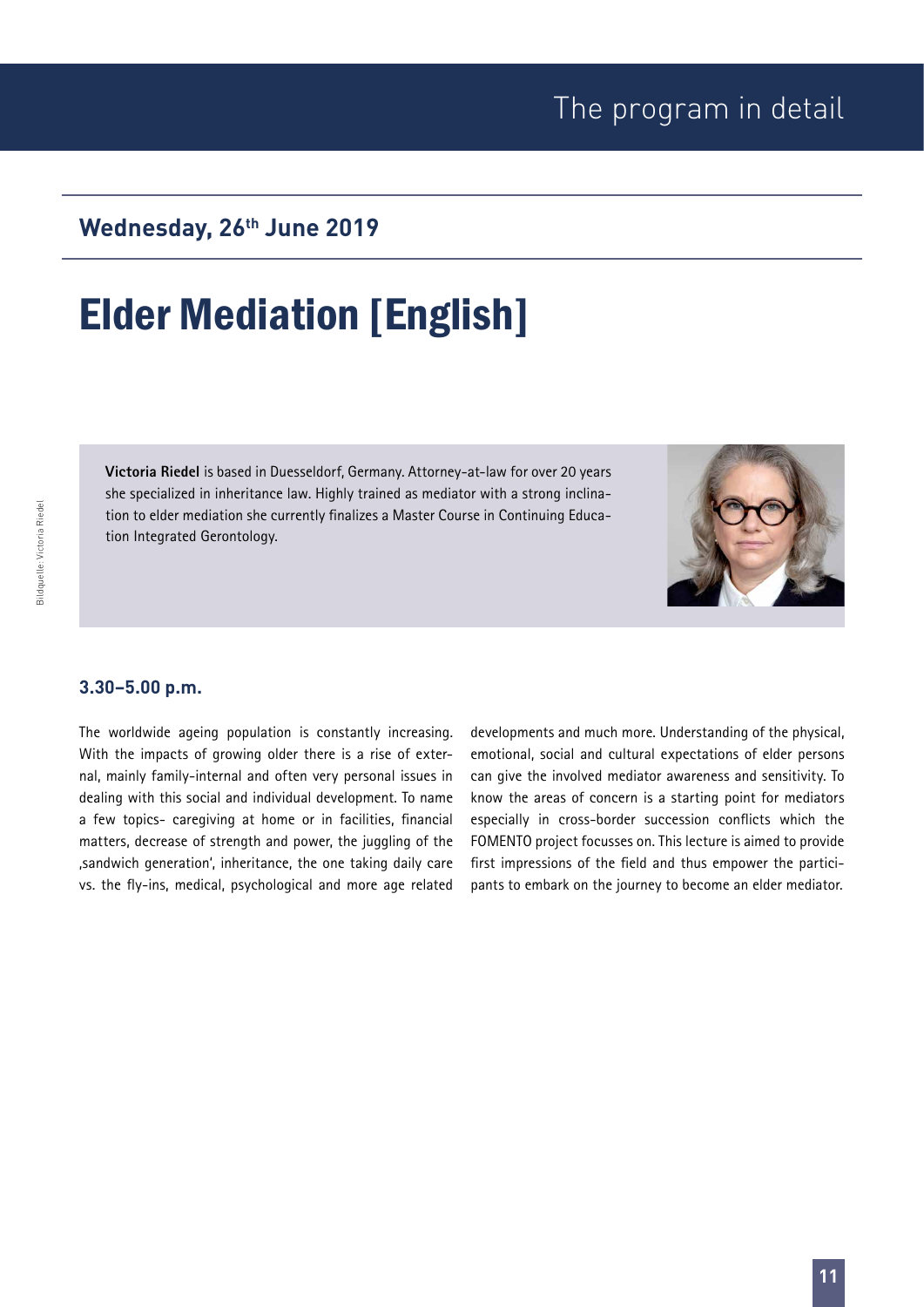### The program in detail

### Wednesday, 26<sup>th</sup> June 2019

## Online-Mediation [German]

**RA Bernhard Böhm** arbeitet seit Ende der 90iger Jahre als Mediator und ist Experte für Mediation und außergerichtliches Konfliktmanagement. Mit seinem klaren Profil gehört er zu den noch wenigen Anwälten in Deutschland, die ihren Schwerpunkt ausschließlich auf dem Gebiet der Mediation, der Kommunikation und der nichtrechtlichen Konfliktbearbeitung haben. Als Ausbildungsleiter und Trainer hat er vor vielen Jahren gemeinsam mit Dr. Gernot Barth das Steinbeis-Ausbildungskonzept entwickelt und bildet seitdem Mediatoren in Deutschland und Österreich aus. Er ist als Mitinhaber der Fachbuchhandlung mediatorenshop.com immer bestens über neue Veröffentlichungen und Trends informiert und Herausgeber der Fachzeitschrift "Die Mediation".

#### **3.30–5.00 p.m.**

Online-Mediation kann eine hilfreiche Ergänzung des Werkzeugkastens eines Mediators sein und Konfliktbeteiligte bei der Lösungs- und Entscheidungsfindung unterstützen. Vielleicht mag es überraschen, aber: Online-Mediation kann die unmittelbare Kommunikation vereinfachen, wodurch die Parteien ihre Themen schnell, effizient und reibungslos lösen können. Geringe zeitliche Ressourcen stehen somit weniger im Weg. Hocheskalierte, emotionale Konflikte, wie sie bei Erbfällen häufig anzutreffen sind, können durch den geschützten Raum in der Onlinemediation gesteuert werden, Sprach- und Machtungleichgewichte gut kompensiert werden. Im Workshop lernen Sie die wichtigsten Tools und Anwendungsfelder kennen und erhalten einen Einblick in die Praxis der Online-Mediation. Bernhard Böhm befasst sich seit vielen Jahren praktisch als Mediator mit der Online-Mediation. In diversen europäischen Projekten hat er mit dem Steinbeis Beratungszentrum Wirtschaftsmediation die Online-Mediation entwickelt.